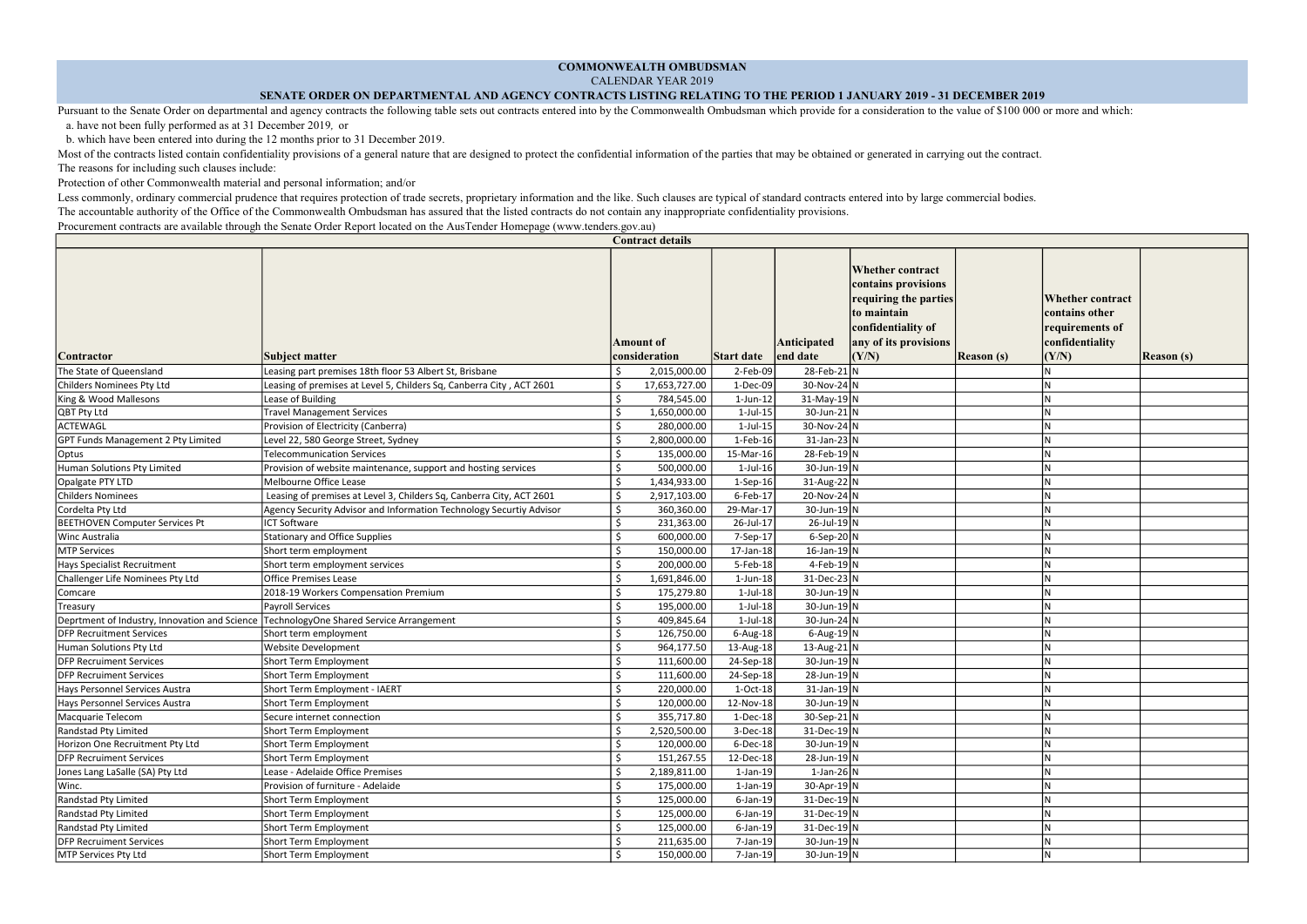| SMG Health Pty Ltd                                             | Employee Assistance Program                                                                        | 300,000.00 | 30-Jan-19      | $30$ -Jan-22 N  | ΙN |  |
|----------------------------------------------------------------|----------------------------------------------------------------------------------------------------|------------|----------------|-----------------|----|--|
| Randstad Pty Limited                                           | Short Term Employment                                                                              | 130,000.00 | 11-Feb-19      | $10$ -Feb-20 N  |    |  |
| MTP Services Pty Ltd                                           | Senior Network Administrator contractor                                                            | 102,000.00 | 18-Feb-19      | $30$ -Jun-19 N  |    |  |
| Squiz Australia Pty Ltd                                        | New Intranet Platform                                                                              | 158,000.00 | 1-Mar-19       | $30$ -Jun-19 N  |    |  |
| RSM Australia Pty Ltd                                          | Internal Audit 2018 - 2021                                                                         | 275,000.00 | 1-Mar-19       | 26-Feb-23 N     |    |  |
| Customer Service Benchmarking Australia Pty Lt Market Research |                                                                                                    | 142,670.00 | 1-Mar-19       | 31-Aug-20 N     |    |  |
| Schiavello Construction (SA) Pty Ltd                           | Construction services - Adelaide                                                                   | 880,000.00 | 18-Mar-19      | $8$ -Jun-19 N   |    |  |
| Adaptabl Legal                                                 | Short Term Employment                                                                              | 300,000.00 | 25-Mar-19      | 31-Mar-20 N     |    |  |
| Randstad Pty Limited                                           | <b>Engagement of Randstad Contractor</b>                                                           | 133,290.00 | $1-Apr-19$     | $31$ -Dec-19 N  |    |  |
| Hays Personnel Services Austra                                 | Temp labour hire                                                                                   | 226,323.35 | 29-Apr-19      | 31-Dec-20 N     |    |  |
| <b>BEETHOVEN Computer Services Pt</b>                          | Renew of Resolve Software Licensing                                                                | 136,228.65 | $1-May-19$     | 30-Apr-20 N     |    |  |
| Randstad Pty Limited                                           | Short Term Employment                                                                              | 122,749.00 | $2-May-19$     | $31$ -Dec-19 N  |    |  |
| MTP Services Pty Ltd                                           | <b>ICT Contractor</b>                                                                              | 178,871.58 | $6$ -May-19    | 30-Jun-20 N     |    |  |
| <b>DFP Recruiment Services</b>                                 | DFP recruitment contractor fees                                                                    | 131,020.56 | 28-May-19      | 30-Jun-20 N     |    |  |
| Randstad Pty Limited                                           | Engagement of contractor                                                                           | 197,463.20 | 3-Jun-19       | 31-Dec-20 N     |    |  |
| Randstad Pty Limited                                           | Engagement of Randstad contractor                                                                  | 197,463.20 | $3$ -Jun-19    | 31-Dec-20 N     |    |  |
| Randstad Pty Limited                                           | Engagement of Randstad contractor                                                                  | 197,463.20 | $3$ -Jun-19    | $31$ -Dec-20 N  |    |  |
| Randstad Pty Limited                                           | Engagement of contractor                                                                           | 207,222.95 | 3-Jun-19       | $31$ -Dec-20 N  |    |  |
| Randstad Pty Limited                                           | <b>Engagement of contractor</b>                                                                    | 207,222.95 | 3-Jun-19       | 31-Dec-20 N     |    |  |
| Randstad Pty Limited                                           | <b>Engagement of contractor</b>                                                                    | 197,463.20 | $3$ -Jun-19    | 31-Dec-20 N     |    |  |
| Randstad Pty Limited                                           | Engagement of Randstad contractor                                                                  | 197,463.20 | 3-Jun-19       | $31$ -Dec-20 N  |    |  |
| Randstad Pty Limited                                           | Short term Employment                                                                              | 207,222.95 | $3-Jun-19$     | 31-Dec-20 N     |    |  |
| Randstad Pty Limited                                           | Engagement of contractor                                                                           | 156,309.29 | 17-Jun-19      | 31-Dec-20 N     |    |  |
| Randstad Pty Limited                                           | Engagement of contractor                                                                           | 146,935.64 | 17-Jun-19      | $31$ -Dec-19 N  |    |  |
| Clarke Keller Pty Ltd                                          | Repairs and Maintenance for the Canberra Office                                                    | 480,000.00 | 25-Jun-19      | 28-Aug-19 N     |    |  |
| Horizon One Recruitment Pty Ltd                                | Purchase of a labour hire contract                                                                 | 230,000.00 | 29-Jun-19      | $30$ -Jun-20 N  |    |  |
| Squiz Australia Pty Ltd                                        | Maintenance services for Website and Intranet                                                      | 300,000.00 | 1-Jul-19       | $30$ -Jun-21 N  |    |  |
| Hays Personnel Services Austra                                 | Short Term Employment                                                                              | 150,000.00 | $1$ -Jul- $19$ | $31$ -Dec-19 N  |    |  |
| <b>Comcare Drawing Account</b>                                 | 2019-20 Workers Compensation Premium                                                               | 218,901.50 | $1$ -Jul- $19$ | 30-Jun-20 N     |    |  |
| <b>DFP Recruiment Services</b>                                 | Short Term Employment                                                                              | 200,000.00 | $1$ -Jul- $19$ | 30-Jun-20 N     |    |  |
| Hays Personnel Services Austra                                 | Recruitment/Payroll services                                                                       | 265,000.00 | $1$ -Jul- $19$ | 30-Jun-20 N     |    |  |
| <b>DFP Recruiment Services</b>                                 | Recruitment/Payroll services                                                                       | 245,000.00 | $1$ -Jul- $19$ | 30-Jun-20 N     |    |  |
| Gillian Beaumont Recruitment Pty Ltd                           | Labour hire                                                                                        | 180,000.00 | $1$ -Jul- $19$ | $31$ -Dec-19 N  |    |  |
| Randstad Pty Limited                                           | Engagement of contractor                                                                           | 259,119.30 | $1$ -Jul- $19$ | 31-Dec-20 N     |    |  |
| Hays Personnel Services Austra                                 | Contract staffing                                                                                  | 120,000.00 | $1$ -Jul-19    | 30-Jun-20 N     |    |  |
| Randstad Pty Limited                                           | Engagement of contractor                                                                           | 193,036.80 | $1$ -Jul-19    | 31-Dec-20 N     |    |  |
| Randstad Pty Limited                                           | Engagement of contractor                                                                           | 223,099.39 | $1$ -Jul-19    | 31-Dec-20 N     |    |  |
| Randstad Pty Limited                                           | Engagement of contractor                                                                           | 183,920.55 | $1$ -Jul- $19$ | $31$ -Dec-20 N  |    |  |
| Randstad Pty Limited                                           | Engagement of Randstad contractor                                                                  | 191,642.55 | $1$ -Jul- $19$ | 31-Dec-20 N     |    |  |
| Randstad Pty Limited                                           | Engagement of contractor                                                                           | 186,258.60 | $1$ -Jul-19    | 31-Dec-20 N     |    |  |
| Hays Personnel Services Austra                                 | Staffing-Contractor                                                                                | 120,000.00 | $1$ -Jul-19    | 30-Jun-20 N     |    |  |
| Randstad Pty Limited                                           | Engagement of Randstad contractor                                                                  | 245,543.93 | $1$ -Jul-19    | 31-Dec-20 N     |    |  |
| Randstad Pty Limited                                           | Engagement of contractor                                                                           | 378,310.35 | $1$ -Jul- $19$ | 31-Dec-20 N     |    |  |
| Hays Personnel Services Austra                                 | Contract staffing                                                                                  | 140,000.00 | $1$ -Jul- $19$ | 30-Jun-20 N     |    |  |
| Jones Lang LaSalle (ACT) Pty Ltd                               | Property core services management fee and passthrough costs                                        | 742,634.00 | $1$ -Jul-19    | $30$ -Jun-21 N  |    |  |
| 263 Offices Pty Ltd                                            | Lease - 28 University Ave                                                                          | 336,682.58 | $1$ -Jul-19    | $31$ -Dec-20 N  |    |  |
| <b>DFP Recruitment Services</b>                                | Contractor                                                                                         | 181,964.70 | 1-Jul-19       | $31$ -Dec-20 N  |    |  |
| MTP Services Pty Ltd                                           | <b>ICT Contractors</b>                                                                             | 578,050.00 | $1$ -Jul-19    | 30-Jun-20 $ N $ |    |  |
| Hays Personnel Services Austra                                 | Contract staffing                                                                                  | 142,000.00 | $1$ -Jul-19    | 30-Jun-20 N     |    |  |
| <b>DFP Recruitment Services</b>                                | Labour Hire                                                                                        | 181,964.70 | $1$ -Jul-19    | $31$ -Dec-20 N  |    |  |
| Hays Personnel Services Austra                                 | Engagement of contractor                                                                           | 140,000.00 | $1$ -Jul-19    | 30-Jun-20 $ N $ |    |  |
| <b>OPTUS SATELLITE - AUD</b>                                   | Telecommunication Services - Phone lines                                                           | 115,000.00 | $1$ -Jul- $19$ | 30-Jun-20 $ N $ |    |  |
| DATA#3 LTD                                                     | Microsoft VSA4 Enterprise Agreement Contract                                                       | 110,607.42 | $1$ -Jul- $19$ | 30-Jun-21 $ N $ |    |  |
| MTP Services Pty Ltd                                           | Help desk contractor                                                                               | 170,000.00 | $1$ -Jul-19    | 30-Jun-20 N     |    |  |
| Hays Personnel Services Austra                                 | Labour hire                                                                                        | 111,105.83 | 3-Jul-19       | 28-Feb-20 N     |    |  |
|                                                                | Deprtment of Industry, Innovation and Science   Payroll services from the DIIS Shared Services Hub | 180,000.00 | $11$ -Jul-19   | 10-Jul-20 $ N $ |    |  |
| Gillian Beaumont Recruitment Pty Ltd                           | Labour hire                                                                                        | 100,000.00 | $15$ -Jul-19   | 30-Jun-20 $ N $ |    |  |
| Randstad Pty Limited                                           | Engagement of contractor                                                                           | 193,036.80 | $15$ -Jul-19   | $31$ -Dec-20 N  | N  |  |